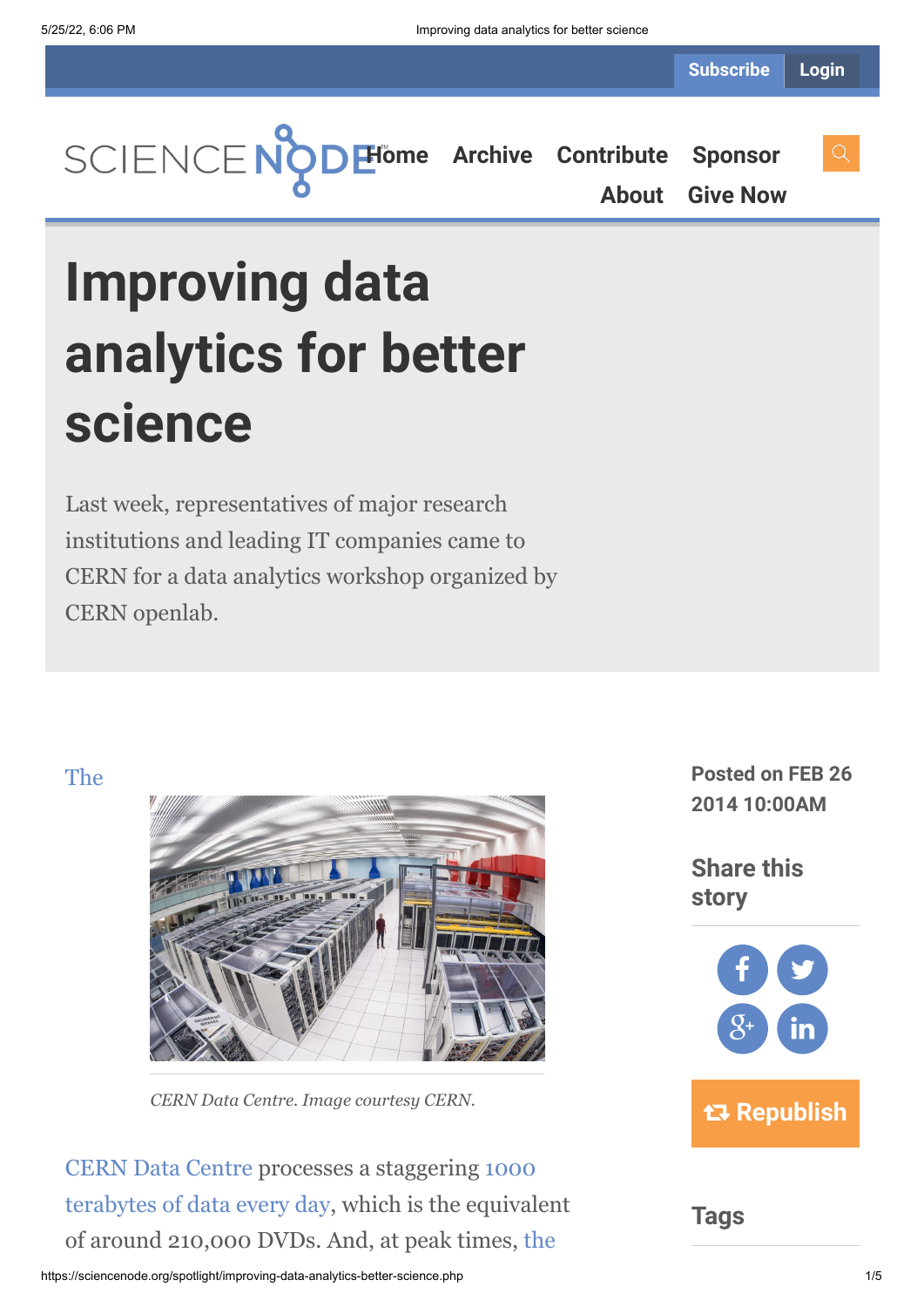Worldwide Large Hadron Collider (LHC) [Computing Grid may transfer as much as 10](http://lcg-archive.web.cern.ch/lcg-archive/public/) gigabytes of data from its servers every second. However, CERN is not the only research organization dealing with such 'big data'. Evercheaper sensing and data-storage technologies are driving an explosion in data across many fields of science, as well as for businesses of all sizes.

Yesterday, [CERN openlab](http://openlab.web.cern.ch/) invited research institutions and leading IT companies to participate in a workshop focused on the latest advances in data analytics. "Data analytics brings the promise of further increasing the efficiency of LHC operations, accelerating physics analysis, and preparing us for even more ambitious initiatives," [says Alberto Di Meglio of CERN openlab. "The next](http://openlab.web.cern.ch/news/cern-openlab-it-challenges-workshop-paving-way-phase-v) CERN openlab phase will lead us to the start of the next planned shutdown of the LHC (LS2) in 2018. This is an excellent opportunity for us to investigate new technical challenges with commercial partners and other European research laboratories."

Presentations were given at the event by representatives of the invited IT companies. Africa Perianez of [the German Meteorological Service](http://www.dwd.de/bvbw/appmanager/bvbw/dwdwwwDesktop?_nfpb=true&_windowLabel=dwdwww_main_book&T17500013121287044130563gsbDocumentPath=&switchLang=en&_pageLabel=dwdwww_start) spoke about how big data is driving advancements in weather prediction, while at the same time posing analytical challenges. Meanwhile, Nenad [Buncic of the Swiss Federal Institute of Technology](http://www.epfl.ch/) [in Lausanne \(EPFL\) gave a presentation on the](https://www.humanbrainproject.eu/) Human Brain Project, an ambitious attempt to improve understanding of the brain by building a completely new type of computing infrastructure.

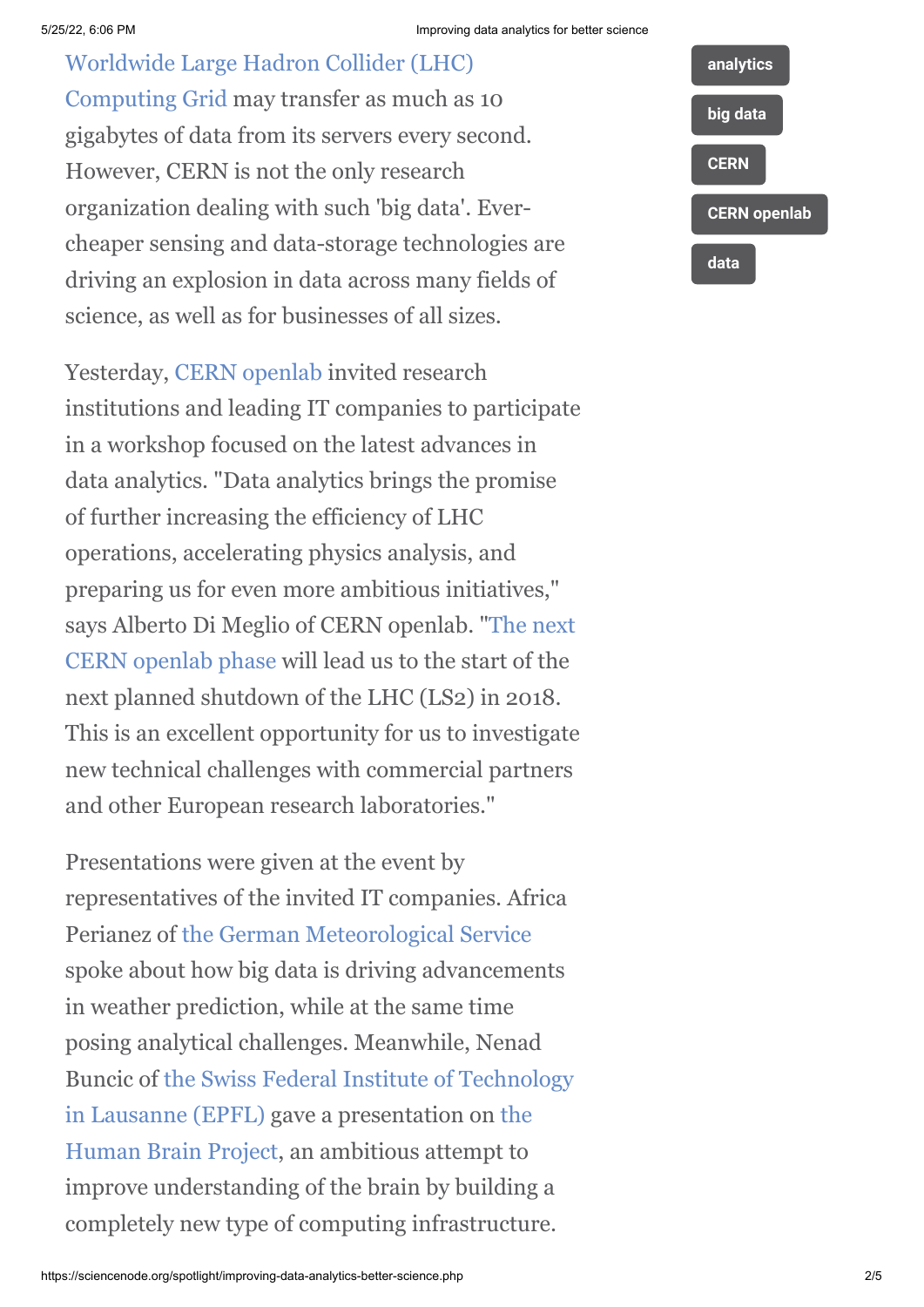Whereas at CERN the vast majority of scientific data is generated centrally by [the LHC experiments,](http://home.web.cern.ch/about/experiments) the data for the Human Brain Project is produced by a host of smaller, distributed laboratories. "A lack of data sharing between labs is probably the biggest challenge in neuroscience," says Buncic. "We are incentivizing labs to share data… but we need to make sure that data conforms to standards and that researchers speak a common vocabulary."

[Salim Ansari from the European Space Research](http://www.esa.int/About_Us/ESTEC) and Technology Centre also gave a presentation on the vast amounts of data being generated by the European Space Agency's fleet of [Earth-observing](http://www.esa.int/Our_Activities/Observing_the_Earth) and [space-science](http://www.esa.int/Our_Activities/Space_Science) satellites. He discussed how the operational efficiency of satellites can be improved by analyzing orbital data and explained how the concept of 'predictive analytics' is changing how astrophysical data is handled. "Analytics can play a major role in simplifying scientific research," says Ansari. "Discovery tools can be automated, thus freeing the scientist from having to carry out much of the search for knowledge."

Finally, CERN's Johannes Gutleber gave a brief [presentation on long-term studies into a potential](http://press.web.cern.ch/press-releases/2014/02/cern-prepares-its-long-term-future) successor to the LHC. While any such machine wouldn't begin operations for at least another 20 years, it is important, says Gutleber, to think now about the computing infrastructures that will be required to analyze the huge data output. "We need to think about how the computing infrastructures are going to evolve. We need to build infrastructures that are going to survive the trends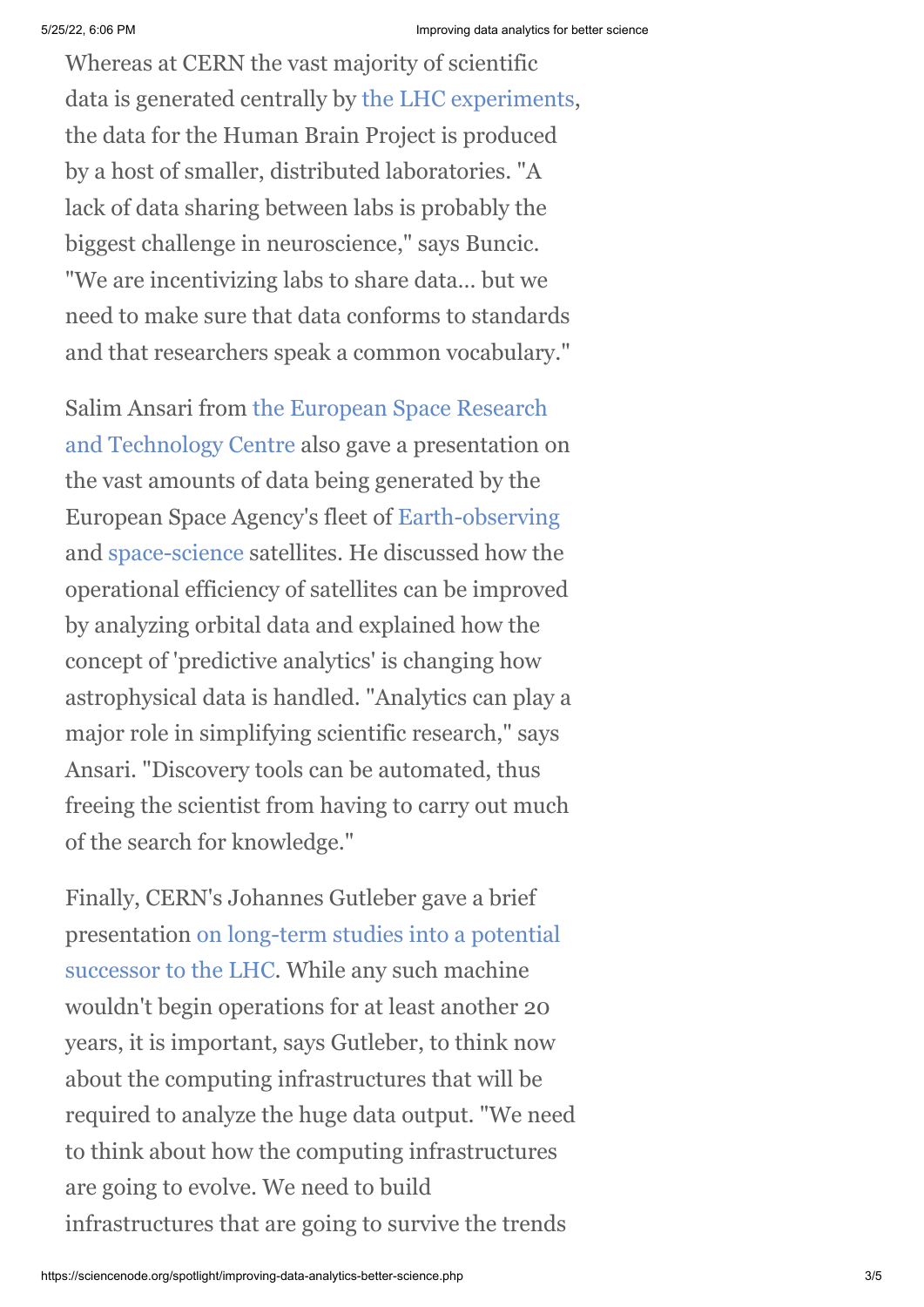and fashions of computing today, while being flexible enough to incorporate future advancements in technology."

*- Andrew Purcell*

## **Join the conversation**

**Contribute**

## Do you have story ideas or something to contribute? **Let us know!**

### **OUR UNDERWRITERS**

Thank to you our underwriters, who have supported us since the transition from International Science Grid This Week (iSGTW) into Science Node in 2015. We are incredibly grateful.

**[View all underwriters](https://sciencenode.org/about/index.php)**

## **CATEGORIES**

**Advanced [computing](https://sciencenode.org/archive/?year=2016&category=Advanced%20computing) [Research networks](https://sciencenode.org/archive/?year=2016&category=Advanced%20computing&category=Research%20networks) [Big data](https://sciencenode.org/archive/?year=2016&category=Advanced%20computing&category=Research%20networks&category=Big%20data) [Tech trends](https://sciencenode.org/archive/?year=2016&category=Advanced%20computing&category=Research%20networks&category=Big%20data&category=Tech%20trends) [Community building](https://sciencenode.org/archive/?year=2016&category=Advanced%20computing&category=Research%20networks&category=Big%20data&category=Tech%20trends&category=Community%20building)**

### **CONTACT**

**Science Node** Email: **[editors@sciencenode.o](mailto:edit%6F%72s@s%63%69encenode.%6F%72%67)** Website: **[sciencenode.org](https://sciencenode.org/) GIVE NOW**